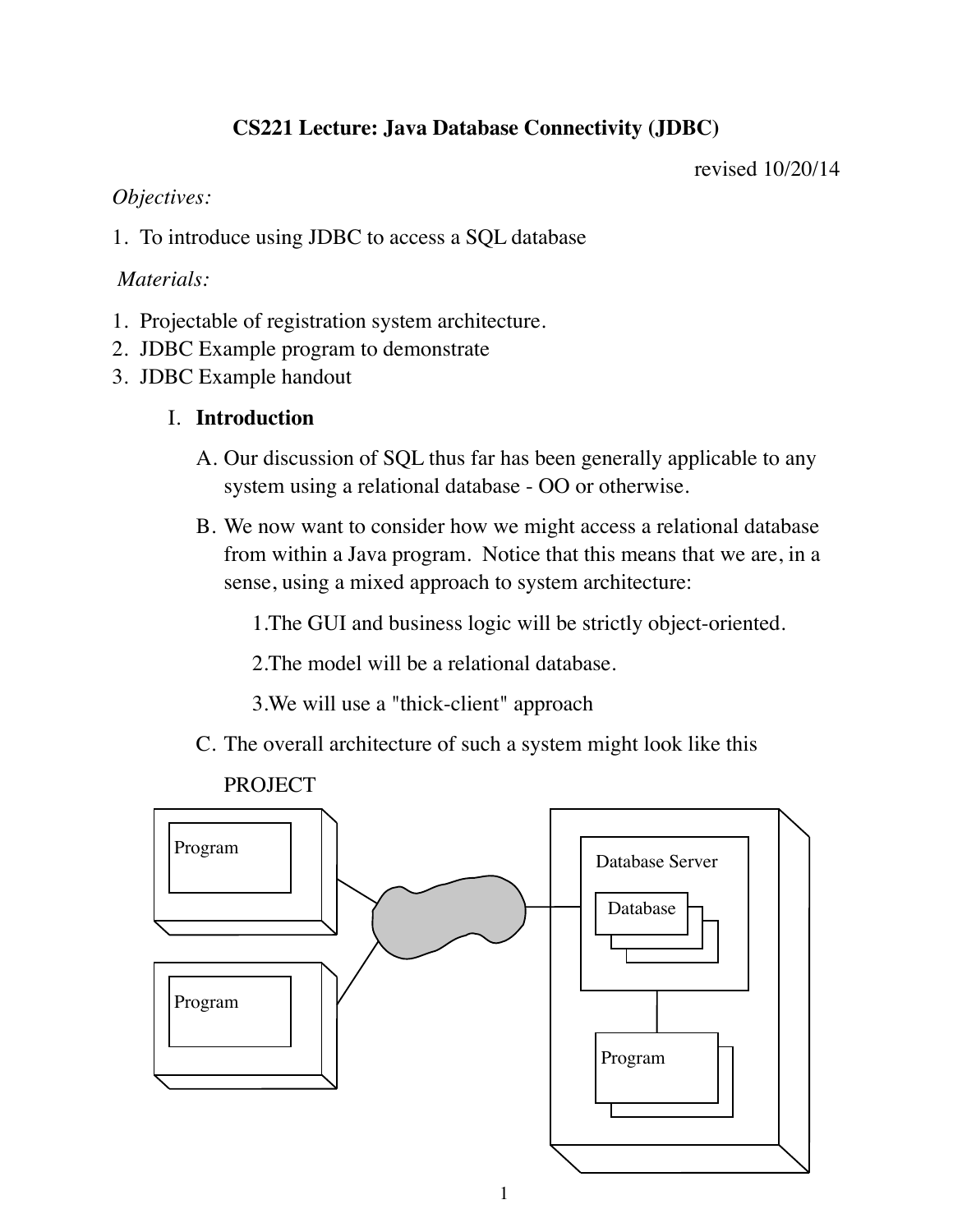- D. All access is through a database server running on some host system.
	- 1. A given database server may contain any number of databases
	- 2. Any number of programs running on the same system may access the server at the same time.
	- 3. In addition, any number of other systems may access the server over the network at a given time.
	- 4. The programs that are accessing the database may be written in Java or any other language that the database server supports. It is common to find that database servers allow many different programming languages to be used to write programs that access databases they serve.
- E. Two approaches can be used to allow a Java program to access a database server
	- 1. One approach embeds sql statements in a Java program (so the program contains a mixture of Java and sql). A special preprocessor program is used to separate this into a sql module and "pure" Java. The resultant program must be run either on the system that contains the database server or a client version of the database server.
		- a) We develop this approach in CPS352
		- b) We will not develop it here, because it is quite a bit more complex (though the resultant program executes more efficiently)
	- 2. The approach we will develop here is called JDBC which stands for Java Database Connectivity.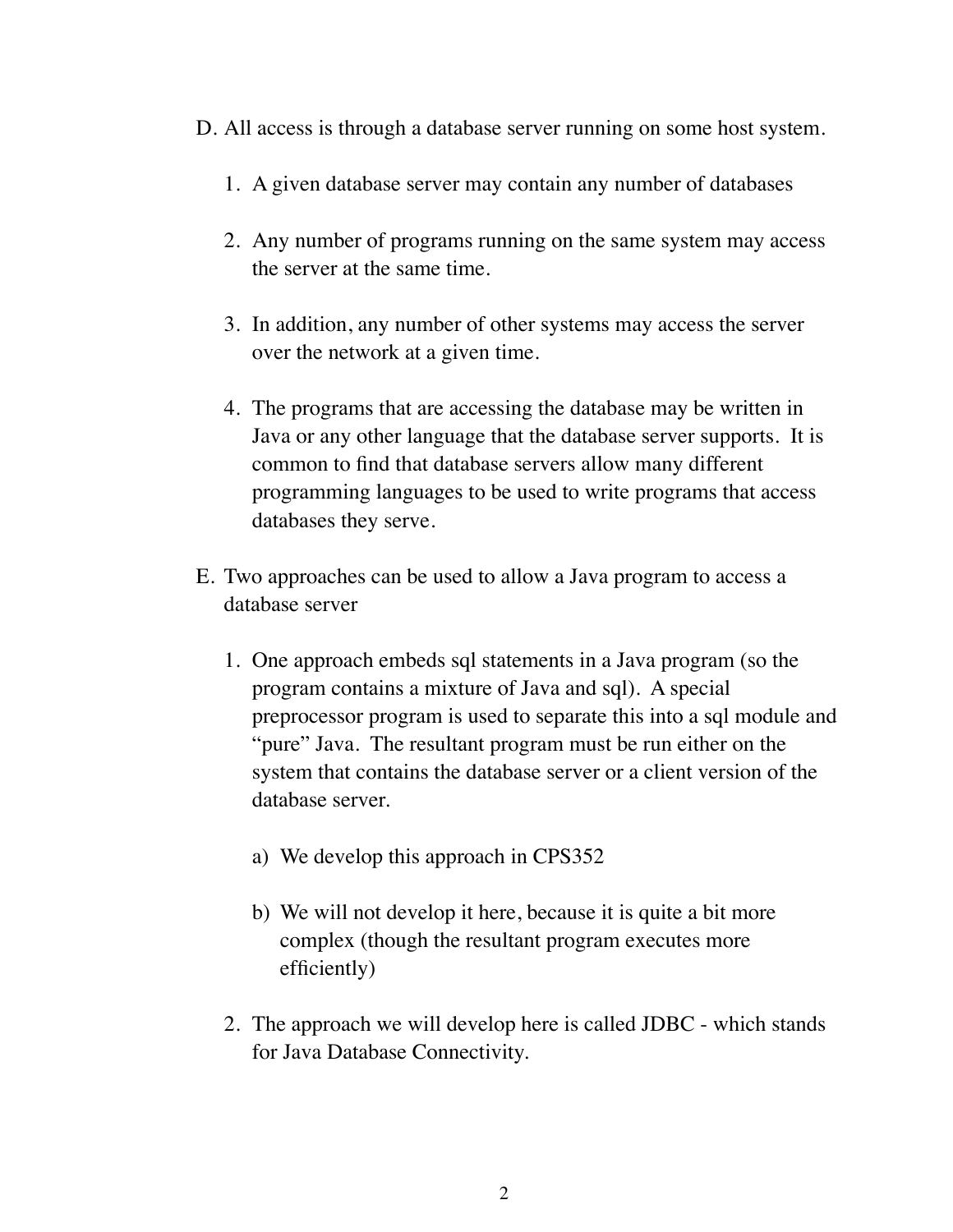- a) A system that is accessing a Java database must have an appropriate JDBC driver installed on it. A JDBC driver is a software component that
	- (1)Supports a standardized Java API that lets Java programs access it.. It knows how to communicate with the database server (typically over a network) in whatever way the server expects.
	- (2)This is an example of the bridge design pattern. The purpose of a bridge is "to decouple an abstraction from its implementation so that the two can vary independently"
- b) A JDBC driver is specific to a particular database server. JDBC drivers are often made available by the producer of the database server, though this is not necessarily the case.
	- (1)The JDBC driver we will be using to access our MySQL database in lab was not developed by the developers of mysql, but rather by someone else.
	- (2)On the other hand, we also have a copy of IBM's database system called db2 (which use for CPS352). It includes a JDBC driver developed by IBM
- c) Earlier JDBC drivers need to rely on "native" code running on the same platform, and thus were platform-specific. More recent "Type 3" and "Type 4" JDBC drivers are written entirely in Java (and uses the facilities of java.net to actually communicate with the database server.) As a result, any such JDBC driver can be run on any platform that supports Java. (It is specific to the server platform, but not to the client platform.)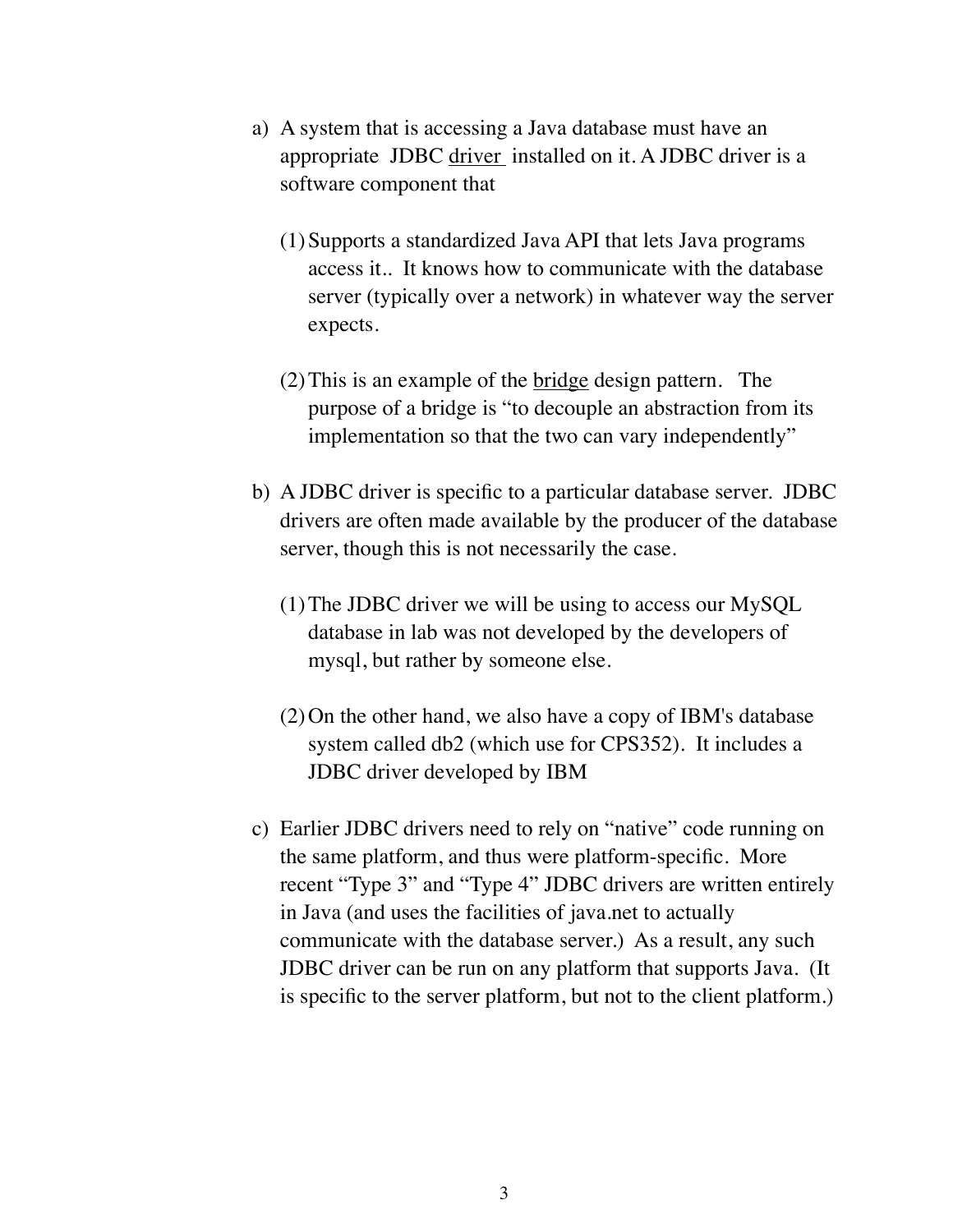- F. To access a given database, a Java program must
	- 1. Load the appropriate driver.
	- 2. Establish a connection to it by contacting the server.
	- 3. Issue SQL query and/or update statements

### II. **Basic JDBC Concepts**

- A. A preliminary note: JDBC has many capabilities. We will look only at a small subset.
- B. The notion of a connection is fundamental. A connection is an object that implements the interface java.sql.Connection. It is created when the connection to the database is established. Usually a program does all of its accesses to the database through a single object. (An exception would be if the program accessed more than one database each would need its own connection.)
- C. To perform a query or update operation, one can ask the connection to create a java.sql.Statement object. The statement object can then be used to execute one or more queries and/or updates - after which it should be closed.
	- 1. Thus, code like the following will appear (where connection is the connection object):

```
Statement statement = connection.createStatement();
-- use the statement object to perform one or more
    queries and/or updates
statement.close();
```
- 2. Two methods of statement are particularly important.
	- a) executeQuery() is used to execute a query operation. It always returns a ResultSet object - which we will discuss shortly.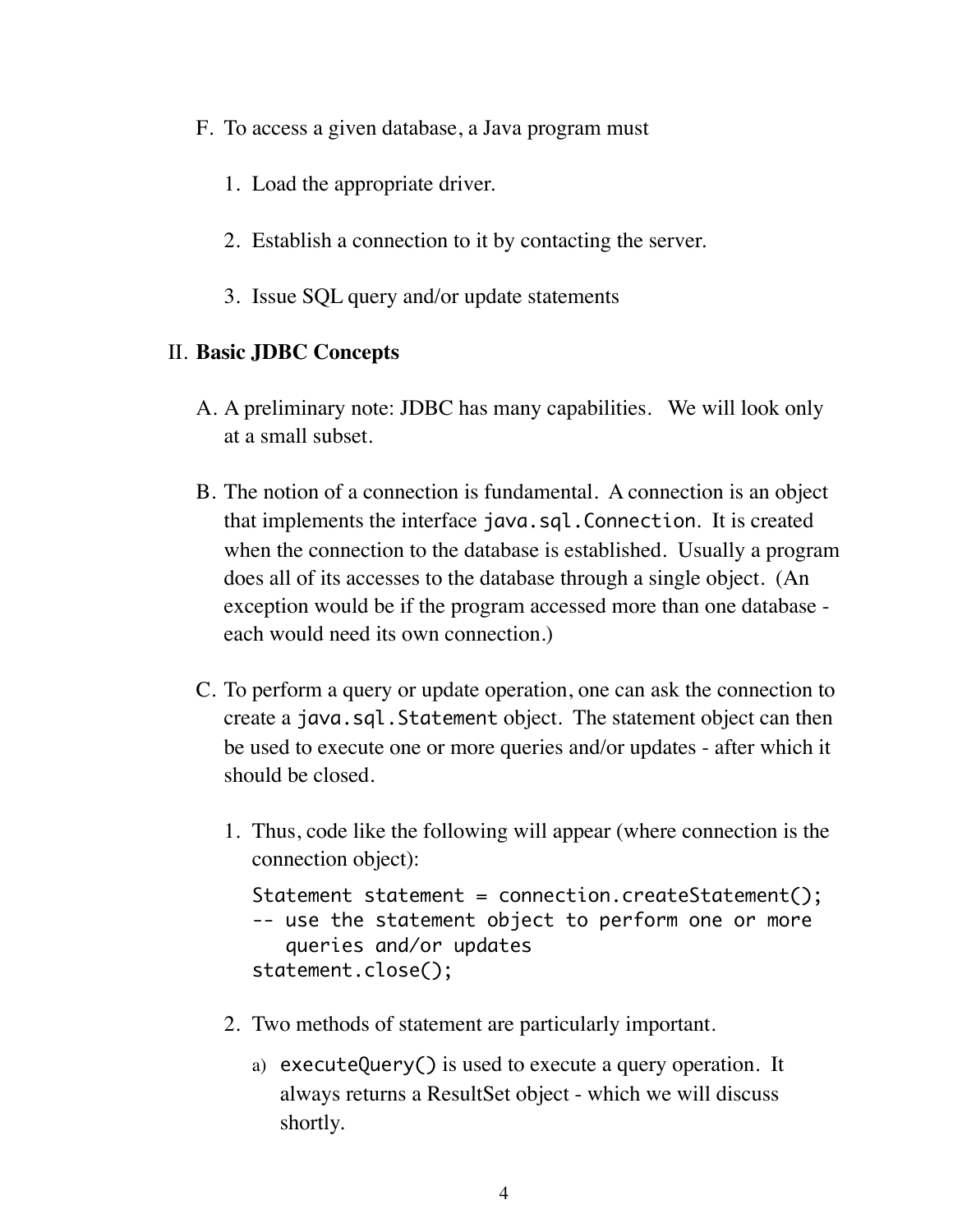- b) executeUpdate() is used to execute an update. It always returns an int, which is the number of rows affected by the query. (Thus, one way to see if an update was successful is to see if its result was non-zero.)
- c) Both methods take a String parameter, which is the SQL query or update to execute. Thus, if statement is a Statement object, operations like this would be legal:

```
statement.executeQuery("select * from Book") or
statement.executeUpdate("delete from Borrower 
where lastName = 'Aardvark'");
```
(The strings may be constants that are part of the text of the program, or they may be created during execution just like any other strings).

- d) Both methods throw a java.sql.SQLException if there is any syntax error in the SQL.
- D. An object that implements the java.sql.ResultSet interface is returned when one does a query. The reason for this is that, in general, SQL queries can return any number of rows. The ResultSet object is like an iterator, in that it has a next() method that can be executed repeatedly to access successive rows. (However, the methods are not identical to those for iterators.)
	- 1. The next() method is used to advance to the next row. It returns a boolean - true if there was a row to advance to, false if there was not. (Thus, one can determine when one has seen all the results.) An important point to note is that next() must be called once to get to the first row of the results - failure at this point would indicate an empty result set.
	- 2. Individual columns of the current row are accessed by using getXXX() methods of the ResultSet object.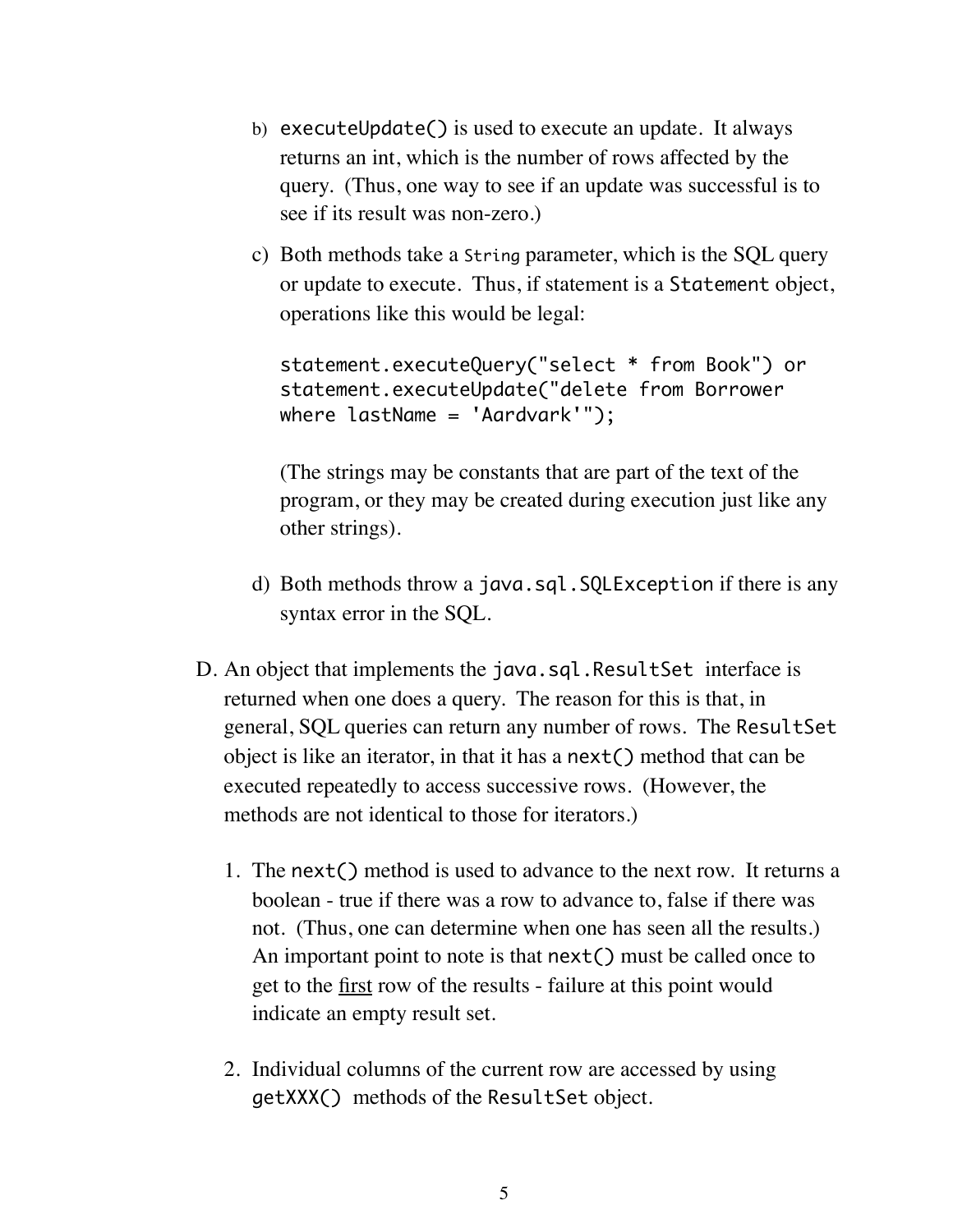- a) The getString(int) method returns a single column as a String. The parameter specifies what column is wanted. The first column is considered column one - not zero. (Columns are numbered in the order in which their names appear in the select statement, or in the order in which they are defined in the database if "\*" is used.)
- b) If the column is known to have an appropriate type, other methods like getInt(int) or getDouble(int) or getDate(int, Calendar) can be used to access the column but the method called must correspond to the type of the column. (Any type of column can be returned as a String.)

#### III.**An Example Program Using JDBC**

A. To illustrate JDBC, we will use a program based on the Address Book system we have used for examples. However, this program stores the address book in a SQL database.

#### B. DEMO

- 1. Show database maintained by mysql on joshua
	- a) Log in to mySQL
	- b) use ADDRESS\_BOOK;
	- c) select \* from ABTABLE;
- 2. Run demo program make some changes to address book
- 3. Show database maintained again note how changes are reflected
- C. **Handout:** Example JDBC Program. We've basically replaced the AddressBook and Person classes (kept in memory) with the use of a relational database on disk.

**Important Note:** For pedagogical reasons, the program prints each SQL statement it sends to the database if the LOG SQL constant is